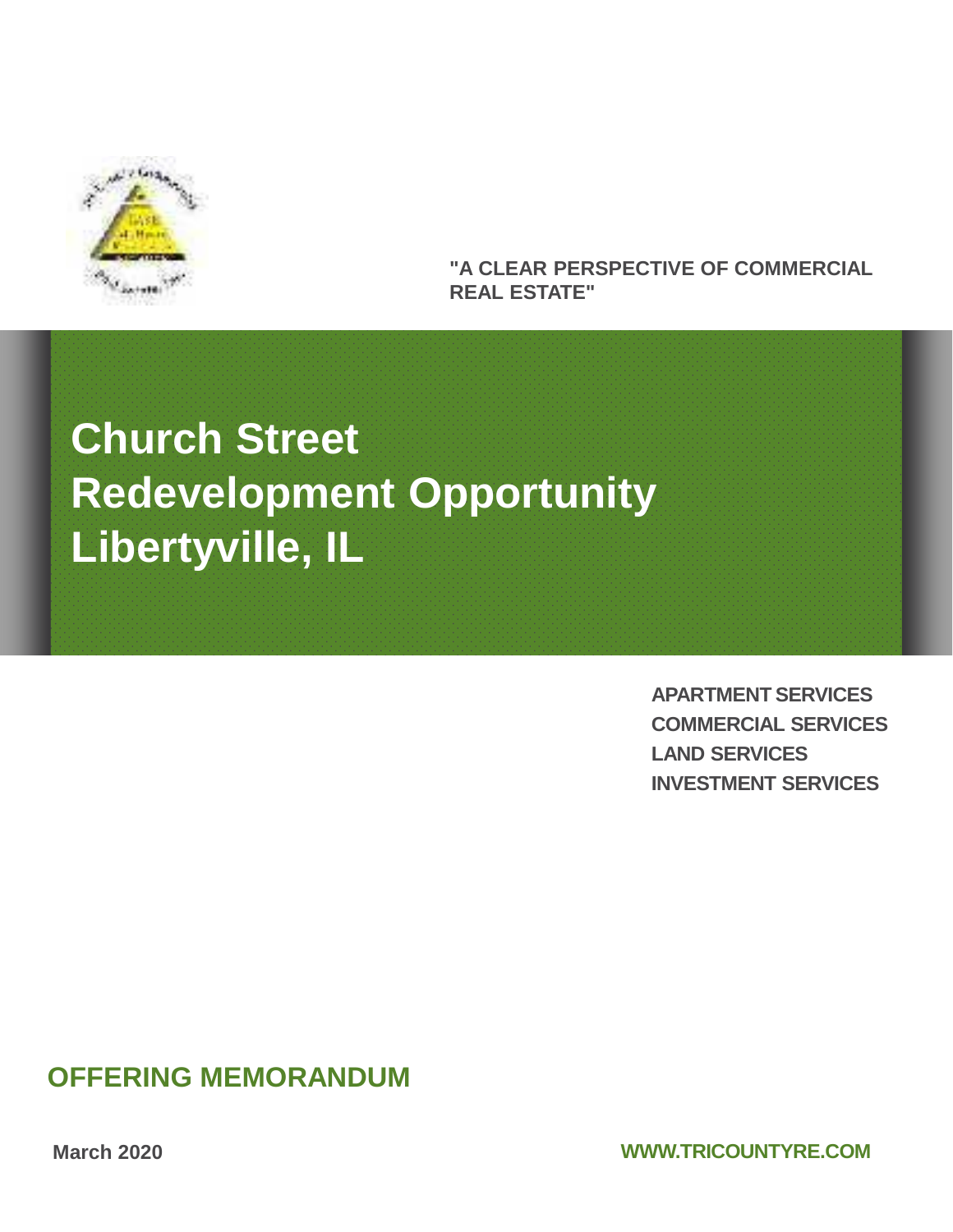## CONFIDENTIALITY AND DISCLAIMER

The information contained in the following Marketing Brochure is proprietary and strictly confidential. It is intended to be reviewed only by the party receiving it from Tri-County Commercial and should not be made available to any other person or entity without the written consent of Tri-County Commercial. This Marketing Brochure has been prepared to provide summary, unverified information to prospective purchasers, and to establish only a preliminary level of interest in the subject property. The information contained herein is not a substitute for a thorough due diligence investigation. Tri-County Commercial has not made any investigations, and makes no warranty or representation, with respect to the income or expense for the subject property, the future projected financial performance of the property, the size and square footage of the property, and improvements, the presence or absence of contaminating substances, PCB's or asbestos, the compliance with State and Federal regulations, the physical condition of the improvements thereon, or the financial condition or business prospects of any tenant, or any tenant's plans or intentions to continue its occupancy of the subject property. The information contained in this Marketing Brochure has been obtained from sources we believe to be reliable; however, Tri-County Commercial has not verified, and will not verify, any of the information contained herein, nor has Tri-County Commercial conducted any investigation regarding these matters and makes no warranty or representation whatsoever regarding the accuracy or completeness of the information provided. All potential buyers must take appropriate measures to verify all of the information set forth herein.

ALL PROPERTY SHOWINGS ARE BY APPOINTMENT ONLY. PLEASE CONSULT YOUR TRI-COUNTY COMMERCIAL AGENT FOR MORE DETAILS.

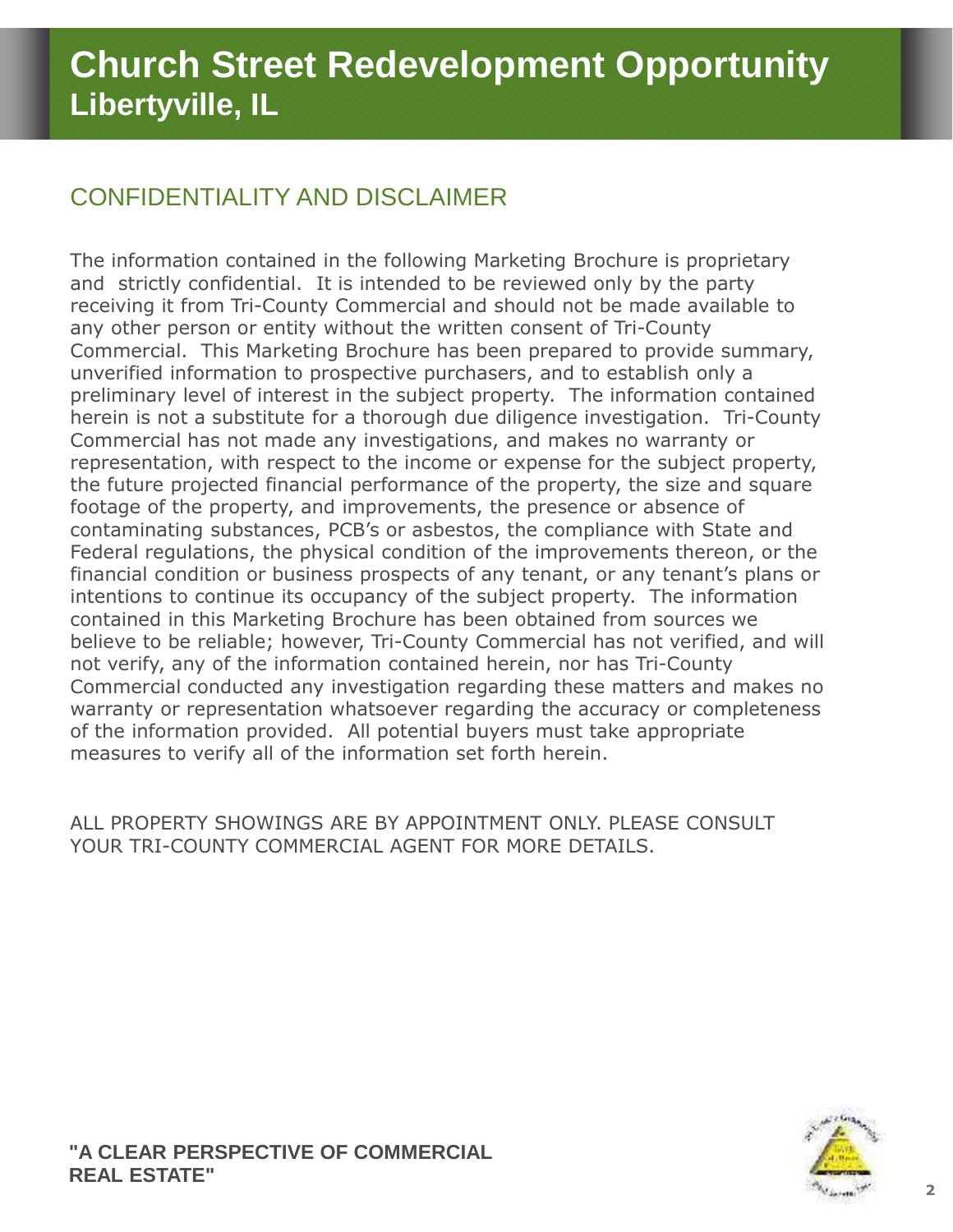## **TABLE OF CONTENTS**

| <b>Section 1</b> | <b>OFFERING SUMMARY</b>    |
|------------------|----------------------------|
| <b>Section 2</b> | <b>INVESTMENT OVERVIEW</b> |
| <b>Section 3</b> | <b>PROPERTY SUMMARY</b>    |
| <b>Section 4</b> | <b>DEMOGRAPHICS</b>        |

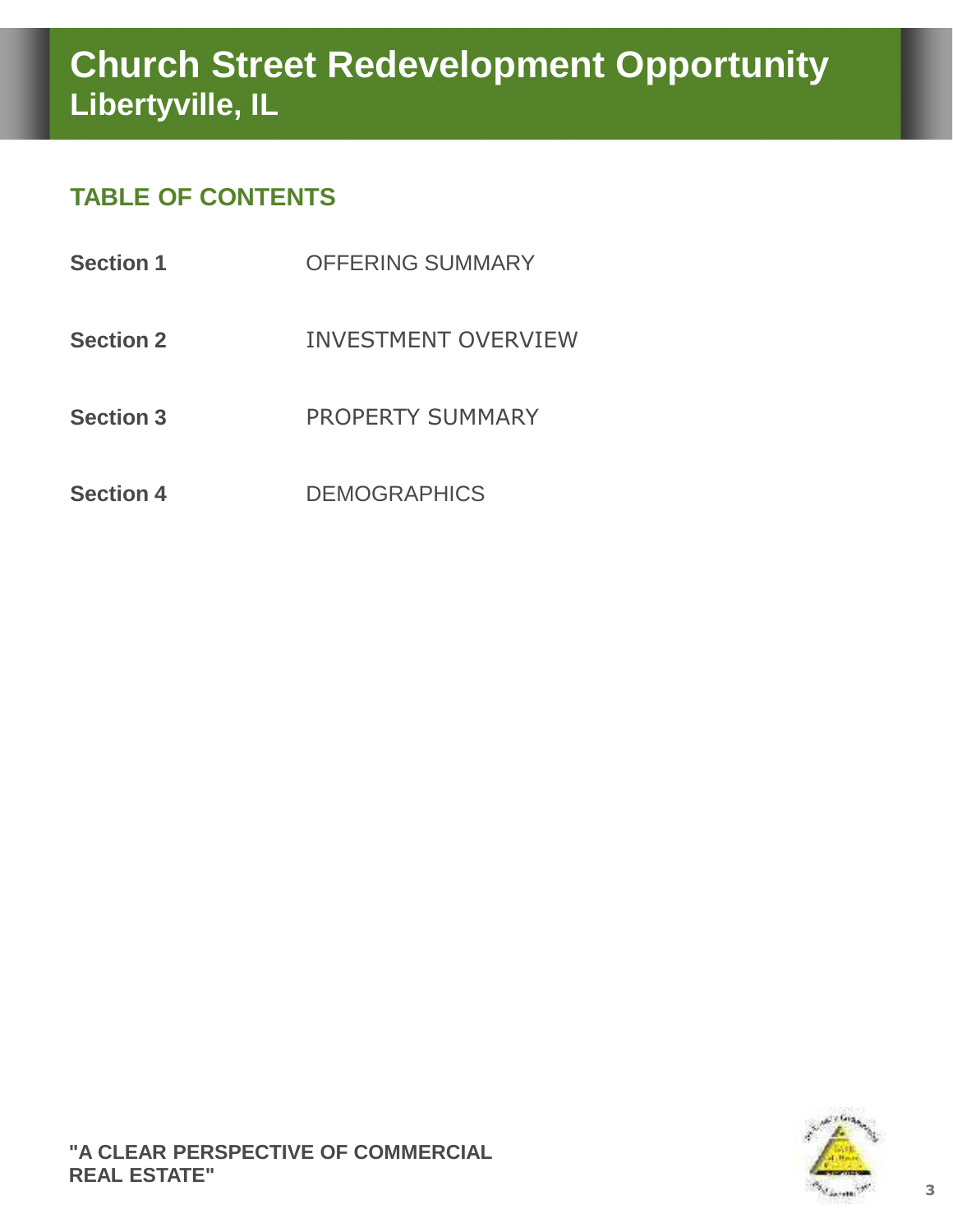# **Church Street Redevelopment Opportunity Libertyville, IL**

## **PRICING AND FINANCIAL ANAYLSIS**

## **OFFERING SUMMARY**

**Church Street Redevelopment Opportunity** 410 – 520 E Church Street Libertyville, IL 60048



**410 E Church Street** Libertyville, IL 60048

## **Unit Mix**

| <b>UNIT MIX</b>       |                  |
|-----------------------|------------------|
| <b>Building Size:</b> | 25,000 SF        |
| Lot Size:             | 33,876 SF        |
| Ceiling Height:       | <b>20'l</b>      |
| Loading:              | 3 Exterior Docks |



#### **520 E Church Street**

Libertyville, IL 60048

| <b>Unit Mix</b>       |                  |
|-----------------------|------------------|
| <b>Building Size:</b> | 100,843 SF       |
| Lot Size:             | 91,912 SF        |
| Ceiling Height:       | Varies           |
| Loading:              | 5 Exterior Docks |

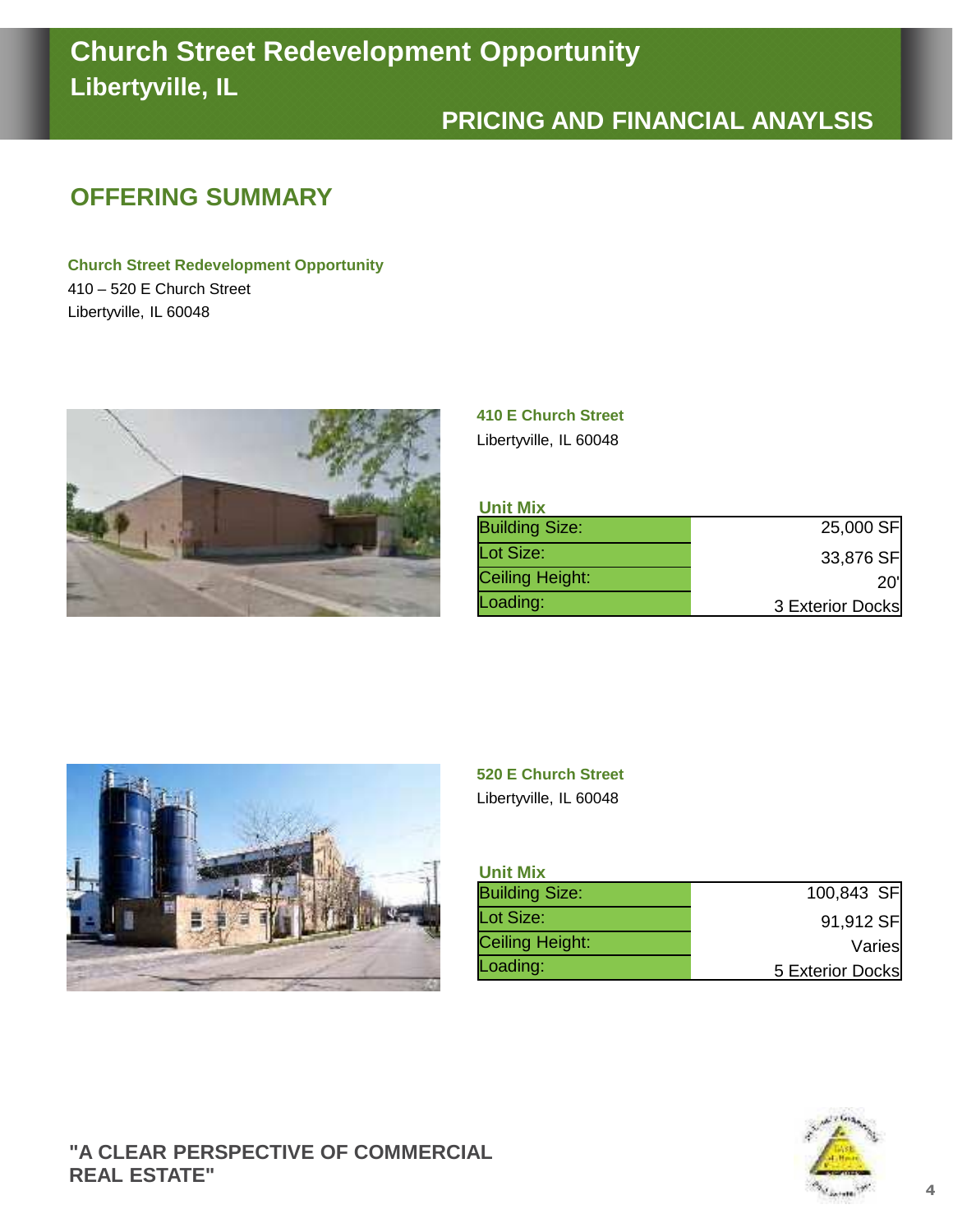# **Church Street Redevelopment Opportunity Libertyville, IL**

## **PRICING AND FINANCIAL ANAYLSIS**

## **OFFERING SUMMARY**

**Church Street Redevelopment Opportunity** 410 – 520 E Church Street Libertyville, IL 60048

#### **410 E Church Street**

Libertyville, IL 60048



| Price                      | No Offering Price |
|----------------------------|-------------------|
| <b>Number of Buildings</b> |                   |
| <b>Number of Stories</b>   |                   |
| Year Built                 | 1966              |
| <b>Building Size</b>       | 25,000 SF         |
| Lot Size                   | 33,876 SF         |
| Zoning                     | Industrial        |
| axes                       | \$19,774          |

#### **520 E Church Street** Libertyville, IL 60048



| Price                      | No Offering Price |
|----------------------------|-------------------|
| <b>Number of Buildings</b> |                   |
| <b>Number of Stories</b>   | 3                 |
| <b>Year Built</b>          | 1890              |
| <b>Building Size</b>       | 100,843 SF        |
| Lot Size                   | 91,912 SF         |
| Zoning                     | Industrial        |
| axes                       | \$33,633          |



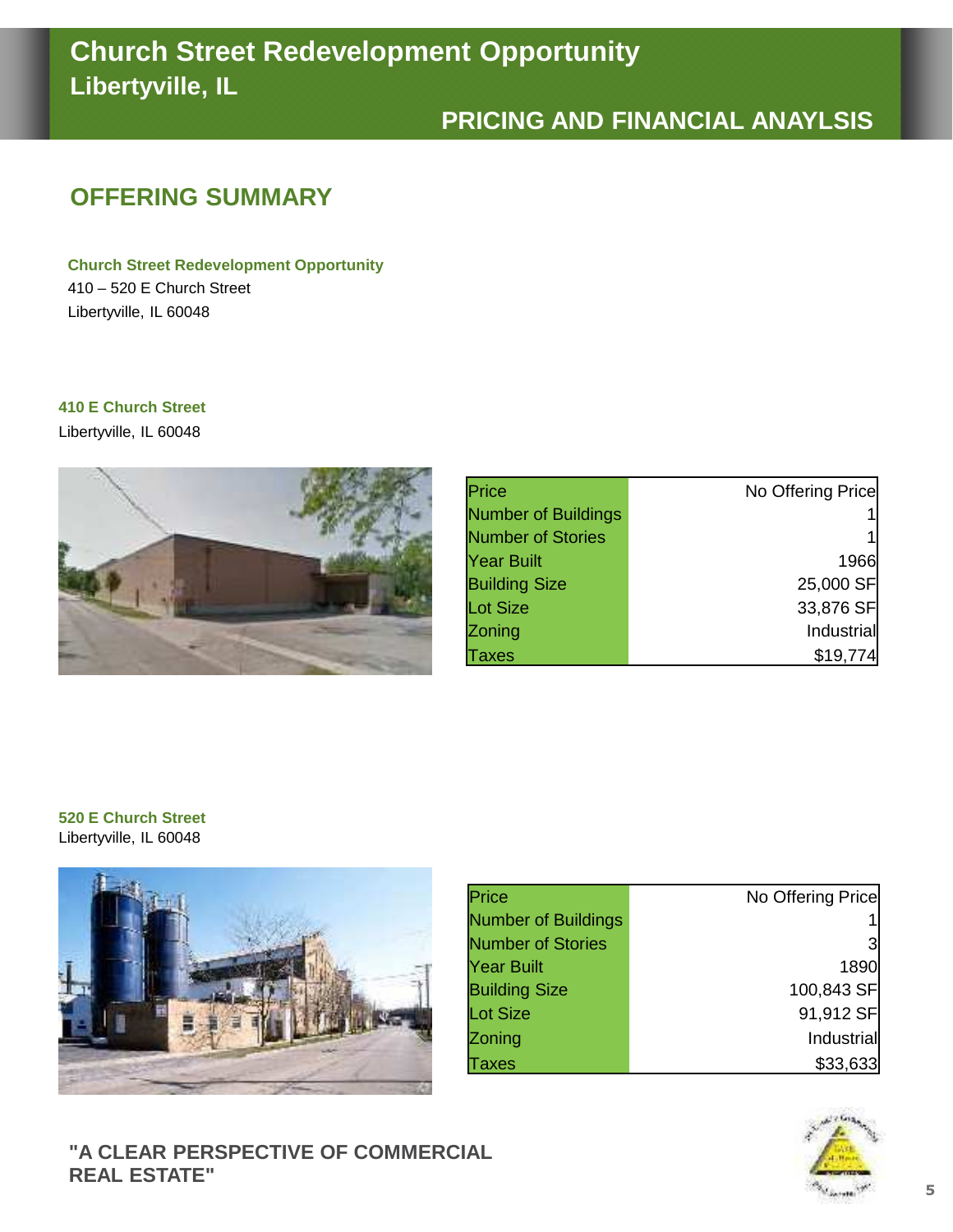## **PROPERTY DESCRIPTION**

## **INVESTMENT OVERVIEW**

- Total Building Size: 125,843 SF
- Total Lot Size: 125,787 SF
- Church Street Frontage: 978 Feet
- Current Zoning: Industrial
- Taxes: \$19,774 & \$33,633



This Church Street redevelopment opportunity consist of two adjacent parcels located at 410 & 520 East Church Street in Libertyville Illinois. The two buildings total 125,787 square feet and sit on a 125,843 square foot site. There is 978 feet of frontage on Church Street

The 410 E. Church Street Building constructed in 1966 is a 25,000SF single story industrial warehouse building on a 33,876 square foot lot. The ceiling height is 20 feet and there are three exterior docks. The building is currently leased to a local business.

The 520 E. Church Street Building was the factory and headquarters of Foulds Macaroni Company which moved to Libertyville from Cincinnati in 1906. The structure, originally a ladder factory, was built in 1894 with timbers from the 1893 World's Columbian Exposition in Chicago. In its early years Foulds was a major employer in Libertyville, well-known for its summer company picnics and winter Christmas parties to which the whole town was invited. The building has 100,843 square feet on three levels and rests on a 91,912 square foot lot. The building has not been occupied in years and is in need of total rehab.

The Village of Libertyville may consider a mix-use redevelopment of the entire site.

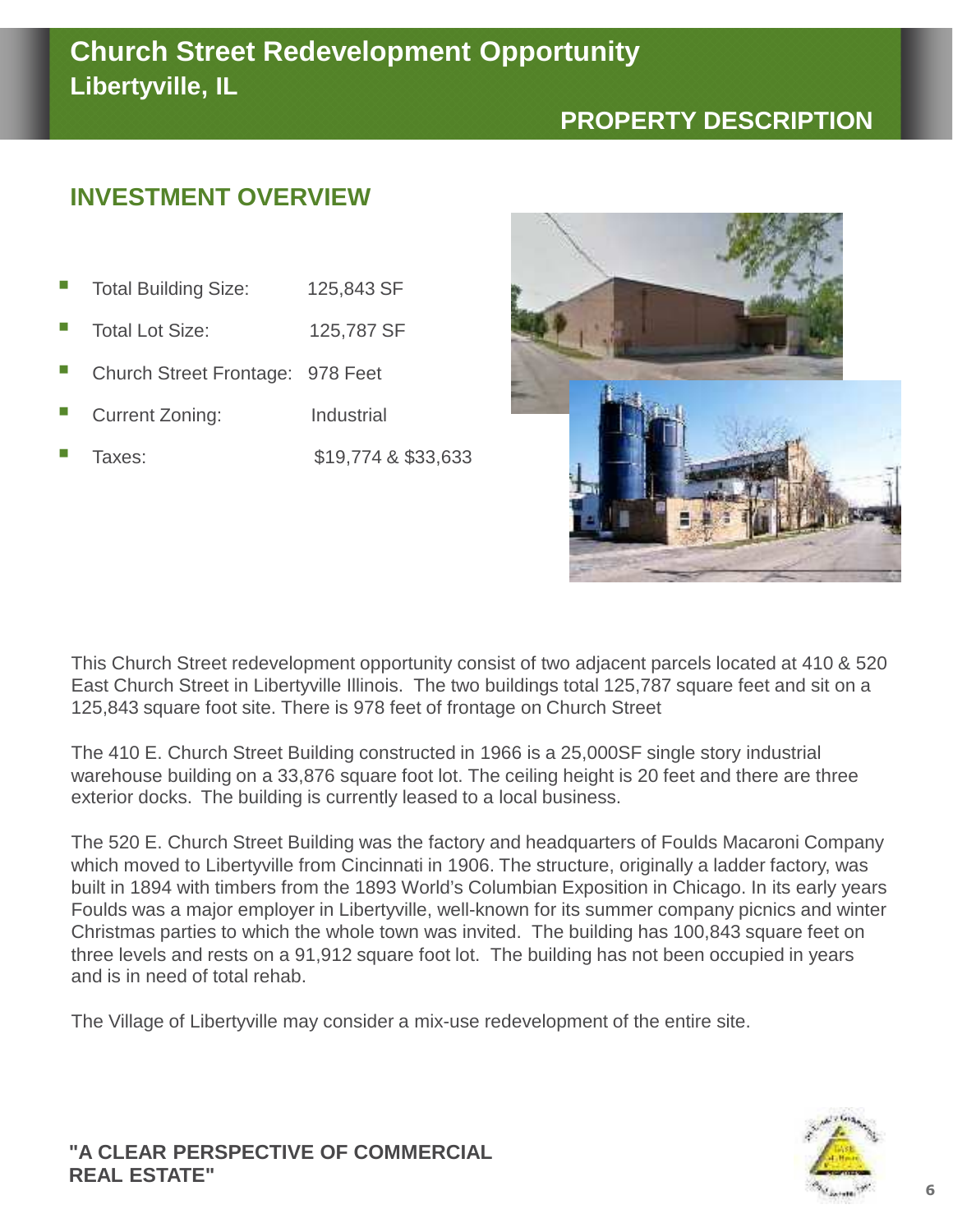## **PROPERTY SUMMARY**

## **The Offering**

| Property                | Former Foulds Macaroni Factory              |
|-------------------------|---------------------------------------------|
| <b>Property Address</b> | 410 E Church Street, Libertyville, IL 60048 |
|                         | 520 E Church Street, Libertyville, IL 60048 |

## **Site Description**

| Assessors Parcel Number | 11-16-413-001 and 11-16-413-030 |
|-------------------------|---------------------------------|
| Year Built              | 1966 and 1890                   |
| Rentable Square Feet    | 25,000 SF and 100,843 SF        |
| Lot Size                | 33,876 SF and 91,912 SF         |
| Sale                    | Subject to Court Approval       |



**410 E Church Street 520 E Church Street**



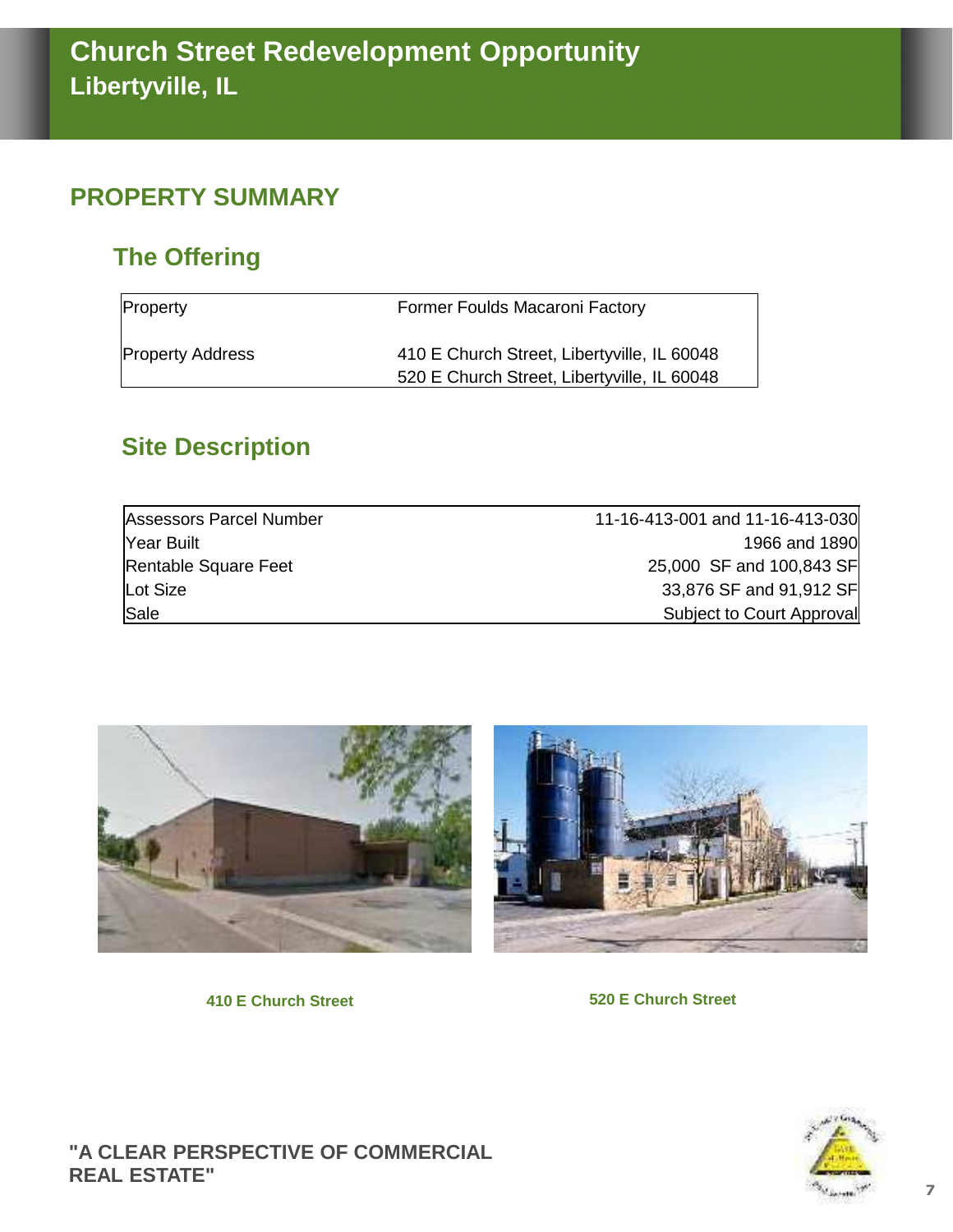## **PROPERTY PHOTOS**





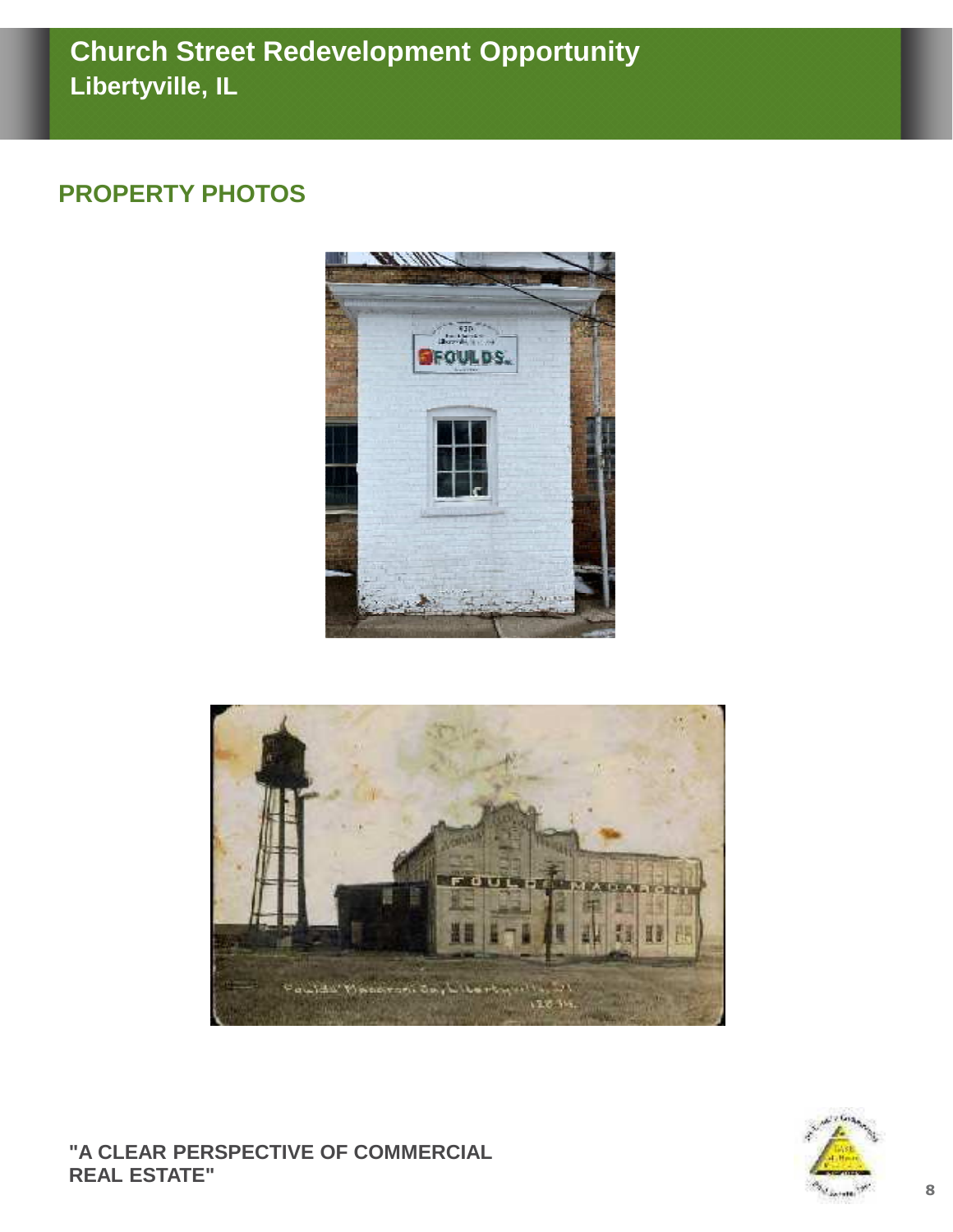# Libertyville, IL

## **FOR SALE**



Contact: Donald R. Glyman, President, Tri-County Commercial Real Estate, Inc, 144 W Park Ave, Suite 100, Libertyville, IL, 60048 - 847.615.1200 - donatricountyre.com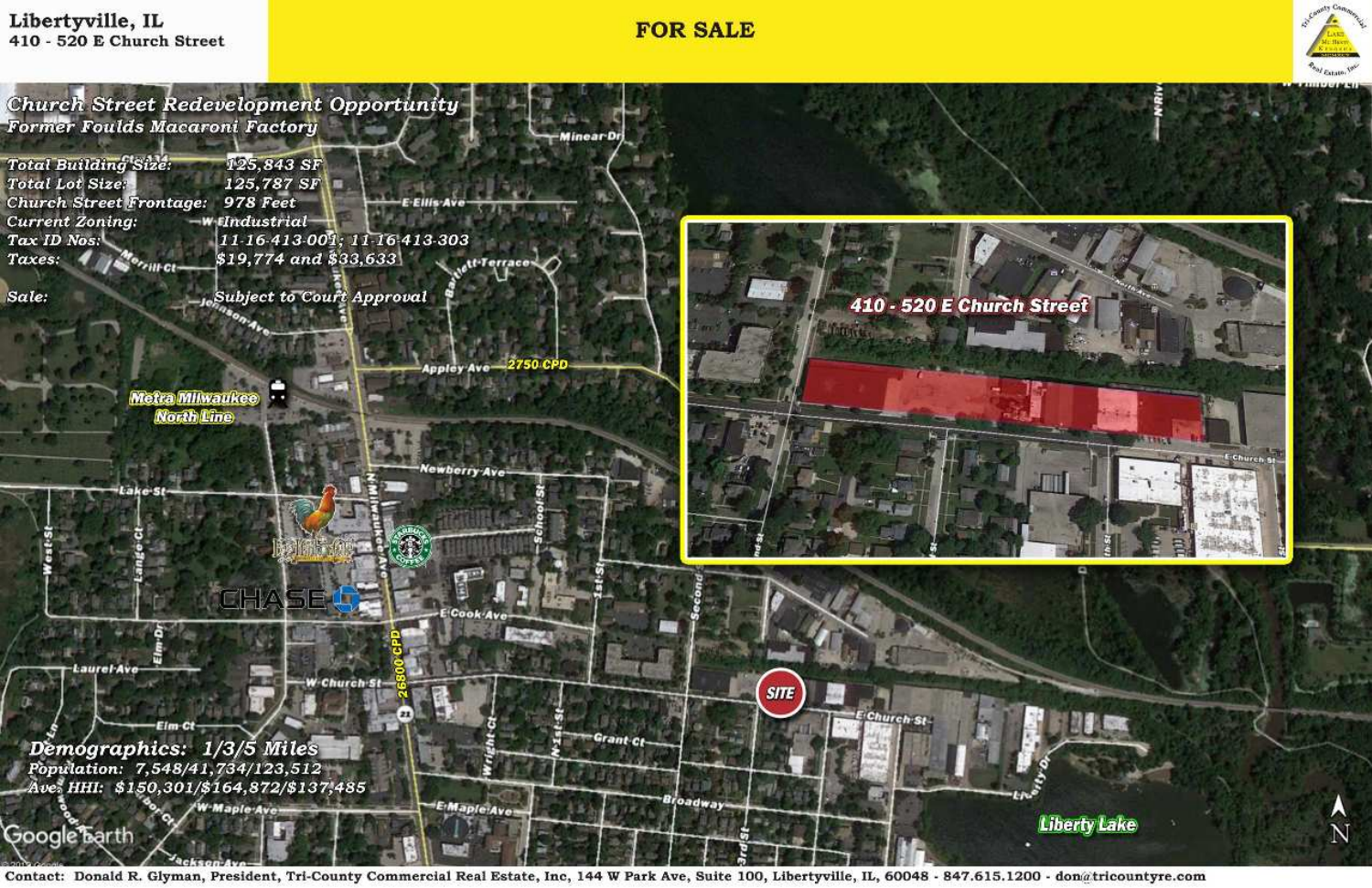

520 E Church St, Libertyville, Illinois, 60048 Ring: 1 mile radius

Prepared by Esri

Latitude: 42.28686 Longitude: - 87.94788

| <b>Summary</b>                                     |             | Census 2010  |            | 2019         |            | 2024            |
|----------------------------------------------------|-------------|--------------|------------|--------------|------------|-----------------|
| Population                                         |             | 7,484        |            | 7,548        |            | 7,521           |
| Households                                         |             | 3,069        |            | 3,137        |            | 3,134           |
| Families                                           |             | 2,034        |            | 2,044        |            | 2,033           |
| Average Household Size                             |             | 2.43         |            | 2.40         |            | 2.40            |
| Owner Occupied Housing Units                       |             | 2,143        |            | 2,029        |            | 2,064           |
| Renter Occupied Housing Units                      |             | 926          |            | 1,108        |            | 1,070           |
| Median Age                                         |             | 41.1         |            | 43.0         |            | 43.5            |
| Trends: 2019 - 2024 Annual Rate                    |             | Area         |            | <b>State</b> |            | <b>National</b> |
| Population                                         |             | $-0.07%$     |            | $-0.03%$     |            | 0.77%           |
| Households                                         |             | $-0.02%$     |            | $-0.01%$     |            | 0.75%           |
| Families                                           |             | $-0.11%$     |            | $-0.12%$     |            | 0.68%           |
| Owner HHs                                          |             | 0.34%        |            | 0.22%        |            | 0.92%           |
| Median Household Income                            |             | 2.53%        |            | 2.52%        |            | 2.70%           |
|                                                    |             |              |            | 2019         |            | 2024            |
| <b>Households by Income</b>                        |             |              | Number     | Percent      | Number     | Percent         |
| $<$ \$15,000                                       |             |              | 159<br>83  | 5.1%         | 137        | 4.4%            |
| $$15,000 - $24,999$<br>$$25,000 - $34,999$         |             |              | 169        | 2.6%<br>5.4% | 72<br>143  | 2.3%<br>4.6%    |
| \$35,000 - \$49,999                                |             |              | 245        | 7.8%         | 211        | 6.7%            |
| \$50,000 - \$74,999                                |             |              | 403        | 12.8%        | 365        | 11.6%           |
| \$75,000 - \$99,999                                |             |              | 402        | 12.8%        | 370        | 11.8%           |
| $$100,000 - $149,999$                              |             |              | 516        | 16.4%        | 507        | 16.2%           |
| \$150,000 - \$199,999                              |             |              | 414        | 13.2%        | 485        | 15.5%           |
| \$200,000+                                         |             |              | 747        | 23.8%        | 843        | 26.9%           |
|                                                    |             |              |            |              |            |                 |
| Median Household Income                            |             |              | \$107,616  |              | \$121,941  |                 |
| Average Household Income                           |             |              | \$150,301  |              | \$168,305  |                 |
| Per Capita Income                                  |             |              | \$60,940   |              | \$68,454   |                 |
|                                                    | Census 2010 |              |            | 2019         |            | 2024            |
| <b>Population by Age</b>                           | Number      | Percent      | Number     | Percent      | Number     | Percent         |
| $0 - 4$                                            | 418         | 5.6%         | 372        | 4.9%         | 369        | 4.9%            |
| $5 - 9$                                            | 554         | 7.4%         | 454        | 6.0%         | 447        | 5.9%            |
| $10 - 14$                                          | 664         | 8.9%         | 560        | 7.4%         | 509        | 6.8%            |
| $15 - 19$                                          | 537         | 7.2%         | 528        | 7.0%         | 449        | 6.0%            |
| $20 - 24$                                          | 268         | 3.6%         | 428        | 5.7%         | 342        | 4.5%            |
| $25 - 34$                                          | 709         | 9.5%         | 752        | 10.0%        | 925        | 12.3%           |
| $35 - 44$                                          | 1,077       | 14.4%        | 854        | 11.3%        | 862        | 11.5%           |
| $45 - 54$                                          | 1,359       | 18.2%        | 1,123      | 14.9%        | 934        | 12.4%           |
| $55 - 64$                                          | 966         | 12.9%        | 1,195      | 15.8%        | 1,143      | 15.2%           |
| 65 - 74                                            | 518         | 6.9%         | 745        | 9.9%         | 886        | 11.8%           |
| 75 - 84<br>$85+$                                   | 301<br>113  | 4.0%<br>1.5% | 387<br>150 | 5.1%         | 483<br>173 | 6.4%            |
|                                                    | Census 2010 |              |            | 2.0%<br>2019 |            | 2.3%<br>2024    |
| <b>Race and Ethnicity</b>                          | Number      | Percent      | Number     | Percent      | Number     | Percent         |
| White Alone                                        | 6,851       | 91.5%        | 6,715      | 89.0%        | 6,551      | 87.1%           |
| <b>Black Alone</b>                                 | 110         | 1.5%         | 131        | 1.7%         | 144        | 1.9%            |
| American Indian Alone                              | 15          | 0.2%         | 16         | 0.2%         | 17         | 0.2%            |
| Asian Alone                                        | 273         | 3.6%         | 375        | 5.0%         | 450        | 6.0%            |
| Pacific Islander Alone                             | 5           | $0.1\%$      | 8          | 0.1%         | 8          | 0.1%            |
| Some Other Race Alone                              | 84          | 1.1%         | 113        | 1.5%         | 132        | 1.8%            |
| Two or More Races                                  | 146         | 2.0%         | 190        | 2.5%         | 219        | 2.9%            |
|                                                    |             |              |            |              |            |                 |
| Hispanic Origin (Any Race)                         | 319         | 4.3%         | 420        | 5.6%         | 495        | 6.6%            |
| Data Note: Income is expressed in current dollars. |             |              |            |              |            |                 |

Source: U.S. Census Bureau, Census 2010 Summary File 1. Esri forecasts for 2019 and 2024.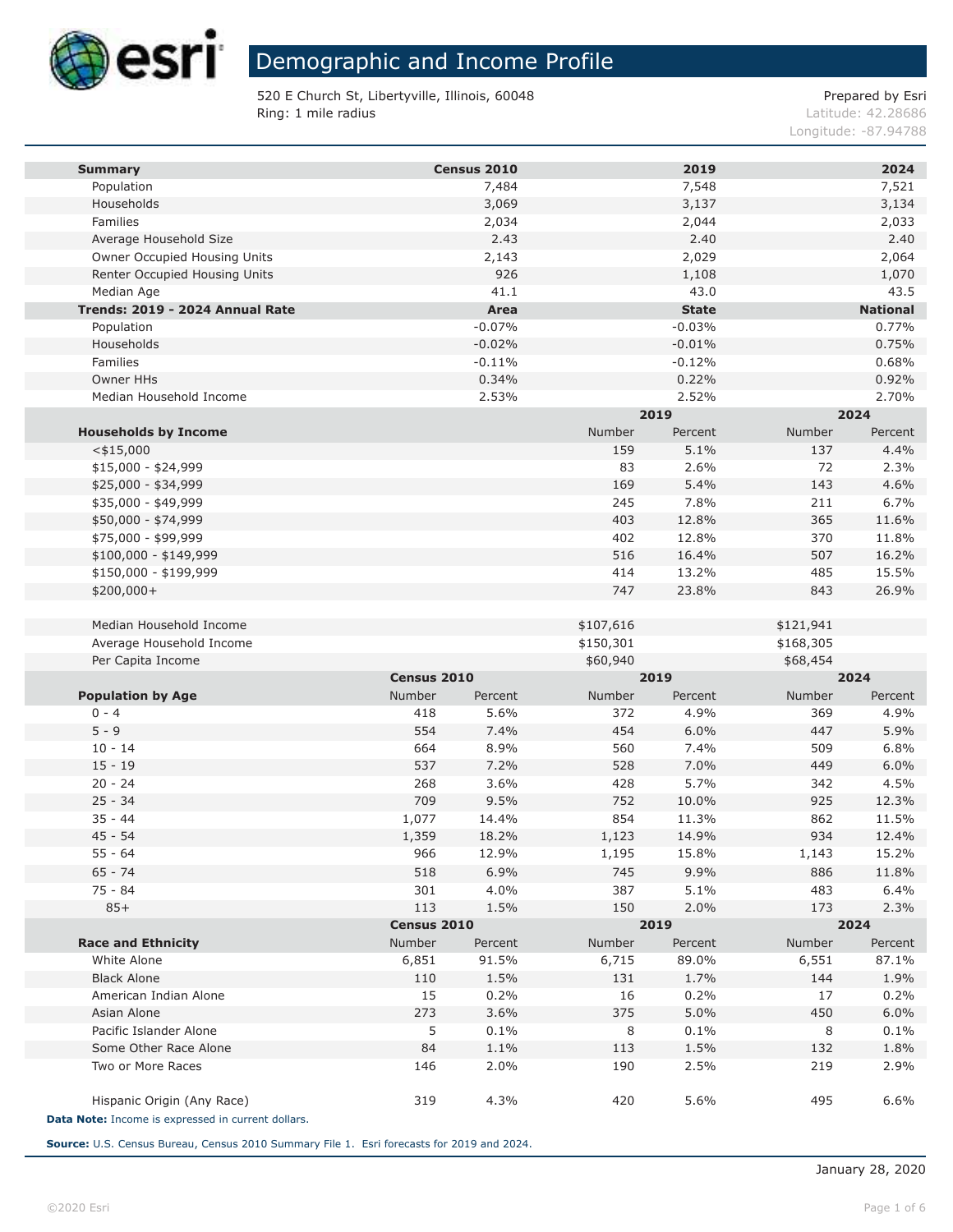

520 E Church St, Libertyville, Illinois, 60048 Ring: 1 mile radius

Prepared by Esri Latitude: 42.28686

Longitude: -87.94788

#### Trends 2019-2024







#### 2019 Household Income



2019 Population by Race



2019 Percent Hispanic Origin: 5.6%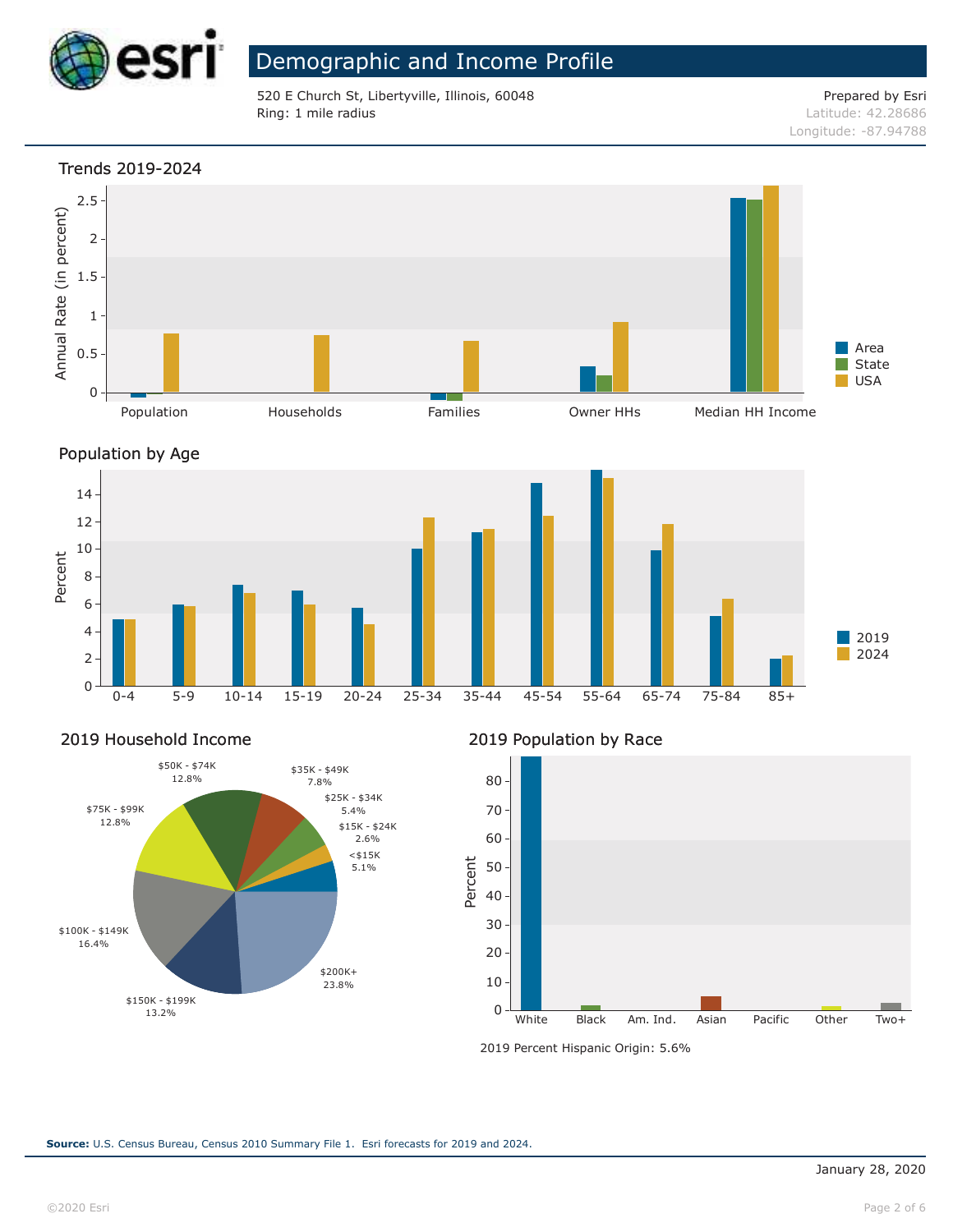

520 E Church St, Libertyville, Illinois, 60048 Ring: 3 mile radius

Prepared by Esri

Latitude: 42.28686 Longitude: -87.94788

| <b>Summary</b>                                     |                       | Census 2010      |            | 2019            |            | 2024            |
|----------------------------------------------------|-----------------------|------------------|------------|-----------------|------------|-----------------|
| Population                                         |                       | 41,490           |            | 41,734          |            | 42,363          |
| Households                                         |                       | 14,968           |            | 15,239          |            | 15,555          |
| Families                                           |                       | 11,017           |            | 11,060          |            | 11,218          |
| Average Household Size                             |                       | 2.72             |            | 2.70            |            | 2.68            |
| Owner Occupied Housing Units                       |                       | 11,902           |            | 11,566          |            | 11,774          |
| Renter Occupied Housing Units                      |                       | 3,066            |            | 3,672           |            | 3,781           |
| Median Age                                         |                       | 41.1             |            | 42.5            |            | 43.2            |
| Trends: 2019 - 2024 Annual Rate                    |                       | Area             |            | <b>State</b>    |            | <b>National</b> |
| Population                                         |                       | 0.30%            |            | $-0.03%$        |            | 0.77%           |
| Households                                         |                       | 0.41%            |            | $-0.01%$        |            | 0.75%           |
| Families                                           |                       | 0.28%            |            | $-0.12%$        |            | 0.68%           |
| Owner HHs                                          |                       | 0.36%            |            | 0.22%           |            | 0.92%           |
| Median Household Income                            |                       | 2.35%            |            | 2.52%<br>2019   |            | 2.70%<br>2024   |
|                                                    |                       |                  |            |                 |            |                 |
| <b>Households by Income</b>                        |                       |                  | Number     | Percent<br>3.0% | Number     | Percent         |
| $<$ \$15,000<br>$$15,000 - $24,999$                |                       |                  | 459<br>655 | 4.3%            | 415<br>568 | 2.7%<br>3.7%    |
| \$25,000 - \$34,999                                |                       |                  | 715        | 4.7%            | 609        | 3.9%            |
| \$35,000 - \$49,999                                |                       |                  | 1,060      | 7.0%            | 924        | 5.9%            |
| \$50,000 - \$74,999                                |                       |                  | 1,784      | 11.7%           | 1,638      | 10.5%           |
| \$75,000 - \$99,999                                |                       |                  | 1,531      | 10.0%           | 1,460      | 9.4%            |
| $$100,000 - $149,999$                              |                       |                  | 2,607      | 17.1%           | 2,662      | 17.1%           |
| \$150,000 - \$199,999                              |                       |                  | 2,019      | 13.2%           | 2,322      | 14.9%           |
| \$200,000+                                         |                       |                  | 4,409      | 28.9%           | 4,957      | 31.9%           |
|                                                    |                       |                  |            |                 |            |                 |
| Median Household Income                            |                       |                  | \$122,500  |                 | \$137,615  |                 |
| Average Household Income                           |                       |                  | \$164,872  |                 | \$182,328  |                 |
| Per Capita Income                                  |                       |                  | \$60,354   |                 | \$67,118   |                 |
|                                                    | Census 2010           |                  |            | 2019            |            | 2024            |
| <b>Population by Age</b>                           | Number                | Percent          | Number     | Percent         | Number     | Percent         |
| $0 - 4$                                            | 2,346                 | 5.7%             | 2,141      | 5.1%            | 2,178      | 5.1%            |
| $5 - 9$                                            | 3,118                 | 7.5%             | 2,609      | 6.3%            | 2,530      | 6.0%            |
| $10 - 14$                                          | 3,607                 | 8.7%             | 3,092      | 7.4%            | 2,862      | 6.8%            |
| $15 - 19$                                          | 3,093                 | 7.5%             | 2,834      | 6.8%            | 2,619      | 6.2%            |
| $20 - 24$                                          | 1,601                 | 3.9%             | 2,137      | 5.1%            | 1,838      | 4.3%            |
| $25 - 34$                                          | 3,653                 | 8.8%             | 4,324      | 10.4%           | 4,833      | 11.4%           |
| $35 - 44$                                          | 6,072                 | 14.6%            | 4,983      | 11.9%           | 5,342      | 12.6%           |
| $45 - 54$                                          | 7,626                 | 18.4%            | 6,224      | 14.9%           | 5,486      | 12.9%           |
| $55 - 64$                                          | 5,357                 | 12.9%            | 6,585      | 15.8%           | 6,237      | 14.7%           |
| 65 - 74                                            | 2,649                 | 6.4%             | 4,094      | 9.8%            | 4,990      | 11.8%           |
| 75 - 84                                            | 1,508                 | 3.6%             | 1,816      | 4.4%            | 2,455      | 5.8%            |
| $85+$                                              | 861                   | 2.1%             | 894        | 2.1%            | 994        | 2.3%            |
| <b>Race and Ethnicity</b>                          | Census 2010<br>Number |                  | Number     | 2019<br>Percent | Number     | 2024<br>Percent |
| White Alone                                        | 34,481                | Percent<br>83.1% | 32,883     | 78.8%           | 32,201     | 76.0%           |
| <b>Black Alone</b>                                 | 575                   | 1.4%             | 662        | 1.6%            | 717        | 1.7%            |
| American Indian Alone                              | 71                    | 0.2%             | 75         | 0.2%            | 77         | 0.2%            |
| Asian Alone                                        | 4,117                 | 9.9%             | 5,363      | 12.8%           | 6,227      | 14.7%           |
| Pacific Islander Alone                             | 11                    | $0.0\%$          | 16         | $0.0\%$         | 16         | 0.0%            |
| Some Other Race Alone                              | 1,431                 | 3.4%             | 1,738      | 4.2%            | 1,997      | 4.7%            |
| Two or More Races                                  | 804                   | 1.9%             | 999        | 2.4%            | 1,128      | 2.7%            |
|                                                    |                       |                  |            |                 |            |                 |
| Hispanic Origin (Any Race)                         | 3,768                 | 9.1%             | 4,586      | 11.0%           | 5,308      | 12.5%           |
| Data Note: Income is expressed in current dollars. |                       |                  |            |                 |            |                 |

Source: U.S. Census Bureau, Census 2010 Summary File 1. Esri forecasts for 2019 and 2024.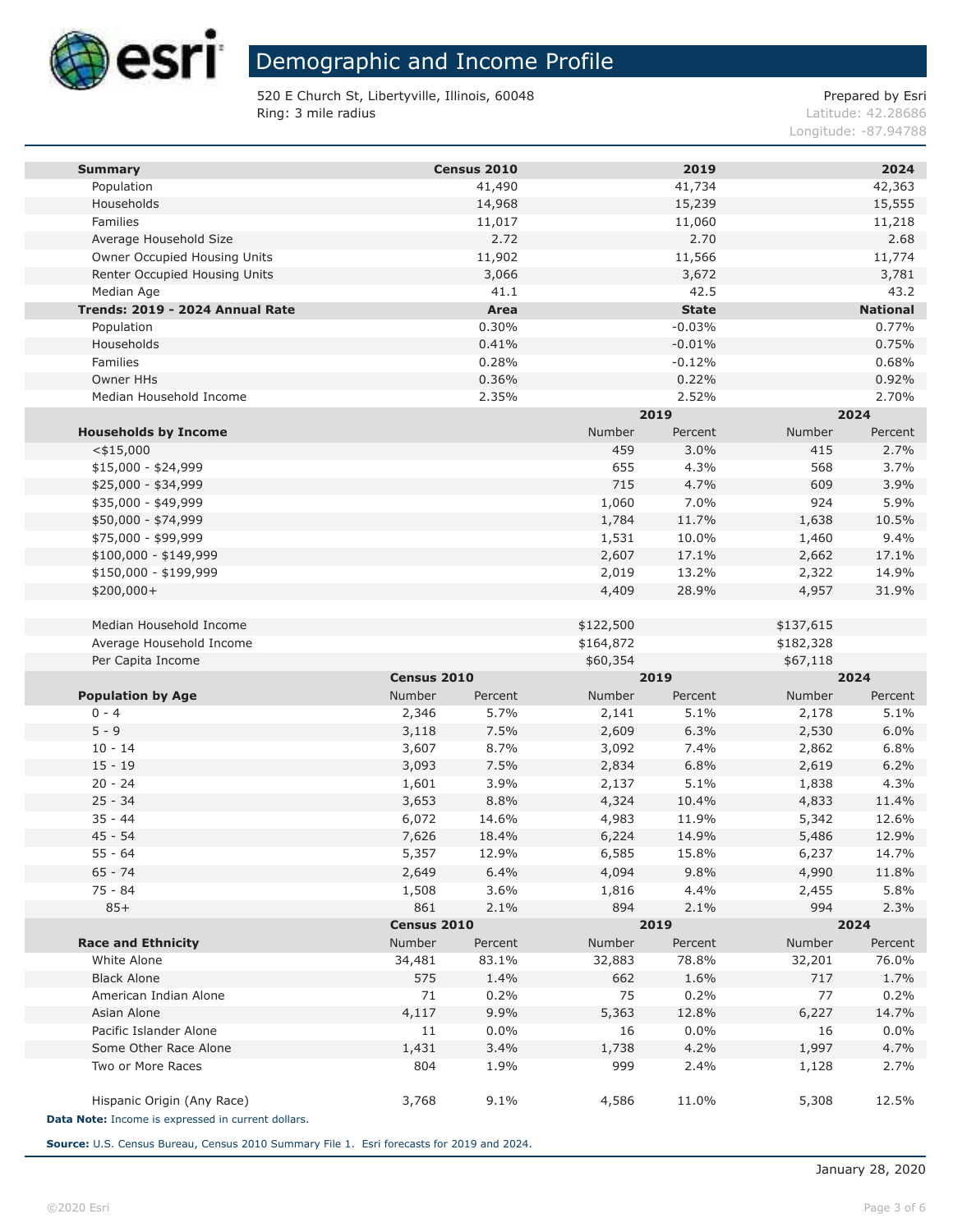

520 E Church St, Libertyville, Illinois, 60048 Ring: 3 mile radius

Prepared by Esri Latitude: 42.28686 Longitude: -87.94788

#### Trends 2019-2024







## 2019 Household Incomes<sub>50K - \$74K</sub>



2019 Population by Race



<sup>2019</sup> Percent Hispanic Origin: 11.0%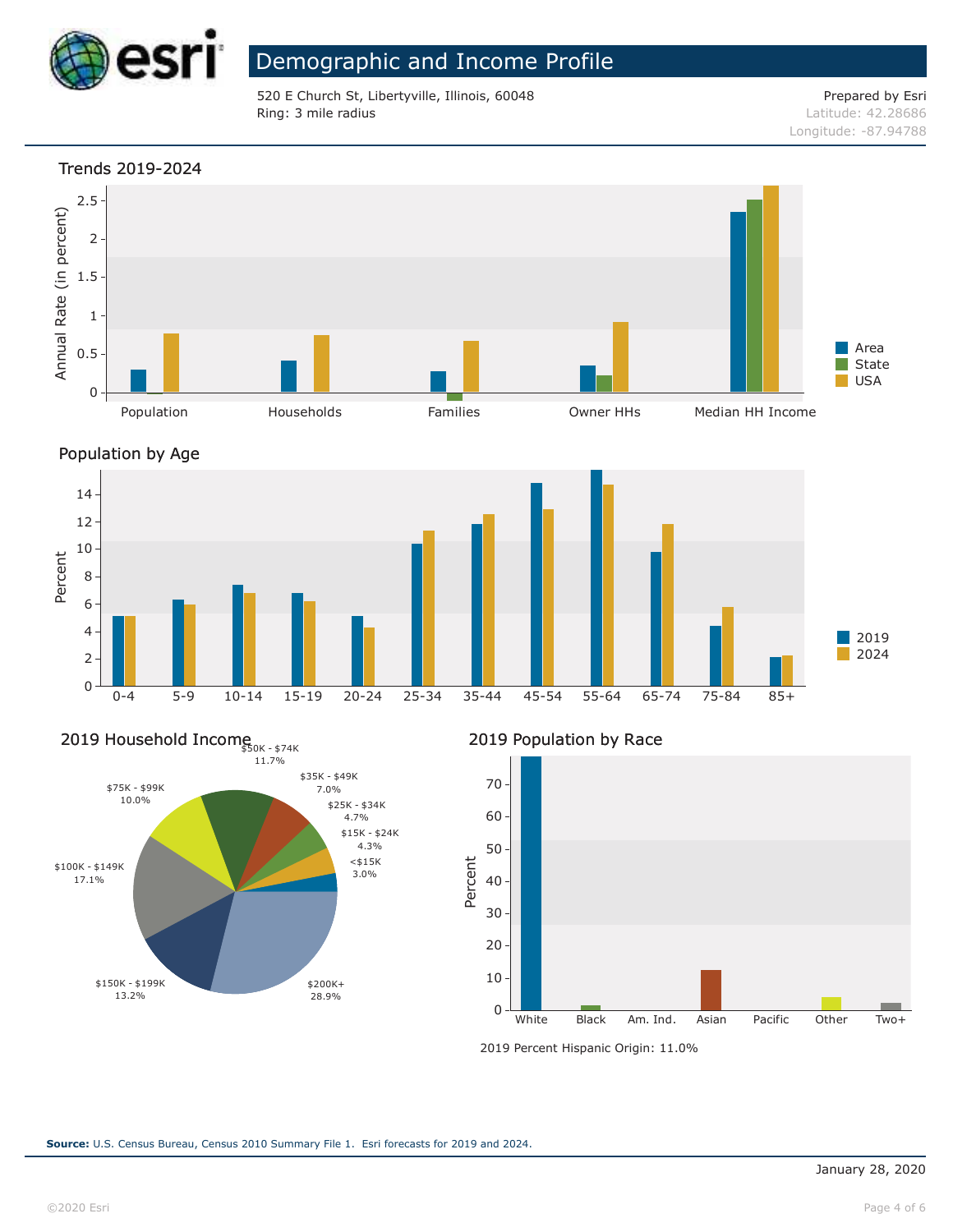

520 E Church St, Libertyville, Illinois, 60048 Ring: 5 mile radius

Prepared by Esri

Latitude: 42.28686 Longitude: -87.94788

| <b>Summary</b>                                     |             | Census 2010 |           | 2019         |           | 2024            |
|----------------------------------------------------|-------------|-------------|-----------|--------------|-----------|-----------------|
| Population                                         |             | 121,974     |           | 123,512      |           | 124,265         |
| Households                                         |             | 43,998      |           | 45,051       |           | 45,479          |
| Families                                           |             | 31,833      |           | 32,144       |           | 32,299          |
| Average Household Size                             |             | 2.73        |           | 2.71         |           | 2.70            |
| Owner Occupied Housing Units                       |             | 33,103      |           | 32,370       |           | 32,921          |
| Renter Occupied Housing Units                      |             | 10,895      |           | 12,681       |           | 12,558          |
| Median Age                                         |             | 37.9        |           | 39.1         |           | 39.9            |
| Trends: 2019 - 2024 Annual Rate                    |             | Area        |           | <b>State</b> |           | <b>National</b> |
| Population                                         |             | 0.12%       |           | $-0.03%$     |           | 0.77%           |
| Households                                         |             | 0.19%       |           | $-0.01%$     |           | 0.75%           |
| Families                                           |             | 0.10%       |           | $-0.12%$     |           | 0.68%           |
| Owner HHs                                          |             | 0.34%       |           | 0.22%        |           | 0.92%           |
| Median Household Income                            |             | 1.94%       |           | 2.52%        |           | 2.70%           |
|                                                    |             |             |           | 2019         |           | 2024            |
| <b>Households by Income</b>                        |             |             | Number    | Percent      | Number    | Percent         |
| $<$ \$15,000                                       |             |             | 1,969     | 4.4%         | 1,686     | 3.7%            |
| $$15,000 - $24,999$                                |             |             | 2,302     | 5.1%         | 1,967     | 4.3%            |
| \$25,000 - \$34,999                                |             |             | 2,315     | 5.1%         | 1,976     | 4.3%            |
| \$35,000 - \$49,999                                |             |             | 3,951     | 8.8%         | 3,414     | 7.5%            |
| \$50,000 - \$74,999                                |             |             | 6,463     | 14.3%        | 5,934     | 13.0%           |
| \$75,000 - \$99,999                                |             |             | 5,593     | 12.4%        | 5,350     | 11.8%           |
| $$100,000 - $149,999$                              |             |             | 8,623     | 19.1%        | 9,019     | 19.8%           |
| \$150,000 - \$199,999                              |             |             | 4,995     | 11.1%        | 6,022     | 13.2%           |
| \$200,000+                                         |             |             | 8,840     | 19.6%        | 10,111    | 22.2%           |
| Median Household Income                            |             |             | \$99,613  |              | \$109,644 |                 |
| Average Household Income                           |             |             | \$137,485 |              | \$153,965 |                 |
| Per Capita Income                                  |             |             | \$50,195  |              | \$56,439  |                 |
|                                                    | Census 2010 |             |           | 2019         |           | 2024            |
| <b>Population by Age</b>                           | Number      | Percent     | Number    | Percent      | Number    | Percent         |
| $0 - 4$                                            | 7,995       | 6.6%        | 7,336     | 5.9%         | 7,408     | 6.0%            |
| $5 - 9$                                            | 8,972       | 7.4%        | 8,023     | 6.5%         | 7,731     | 6.2%            |
| $10 - 14$                                          | 9,537       | 7.8%        | 8,868     | 7.2%         | 8,291     | 6.7%            |
| $15 - 19$                                          | 8,724       | 7.2%        | 7,992     | 6.5%         | 7,603     | 6.1%            |
| $20 - 24$                                          | 6,359       | 5.2%        | 7,195     | 5.8%         | 6,445     | 5.2%            |
| $25 - 34$                                          | 14,677      | 12.0%       | 15,829    | 12.8%        | 16,530    | 13.3%           |
| $35 - 44$                                          | 17,509      | 14.4%       | 15,683    | 12.7%        | 16,568    | 13.3%           |
| $45 - 54$                                          | 20,717      | 17.0%       | 17,189    | 13.9%        | 15,761    | 12.7%           |
| $55 - 64$                                          | 14,709      | 12.1%       | 17,556    | 14.2%        | 16,403    | 13.2%           |
| 65 - 74                                            | 6,942       | 5.7%        | 10,989    | 8.9%         | 12,982    | 10.4%           |
| 75 - 84                                            | 3,951       | 3.2%        | 4,730     | 3.8%         | 6,238     | 5.0%            |
| $85+$                                              | 1,881       | 1.5%        | 2,120     | 1.7%         | 2,304     | 1.9%            |
|                                                    | Census 2010 |             |           | 2019         |           | 2024            |
| <b>Race and Ethnicity</b>                          | Number      | Percent     | Number    | Percent      | Number    | Percent         |
| White Alone                                        | 92,949      | 76.2%       | 88,409    | 71.6%        | 85,377    | 68.7%           |
| <b>Black Alone</b>                                 | 4,740       | 3.9%        | 5,053     | 4.1%         | 5,152     | 4.1%            |
| American Indian Alone                              | 405         | 0.3%        | 417       | 0.3%         | 420       | 0.3%            |
| Asian Alone                                        | 12,536      | 10.3%       | 16,177    | 13.1%        | 18,597    | 15.0%           |
| Pacific Islander Alone                             | 55          | 0.0%        | 74        | 0.1%         | 83        | 0.1%            |
| Some Other Race Alone                              | 8,228       | 6.7%        | 9,701     | 7.9%         | 10,598    | 8.5%            |
| Two or More Races                                  | 3,062       | 2.5%        | 3,681     | 3.0%         | 4,037     | 3.2%            |
| Hispanic Origin (Any Race)                         | 18,542      | 15.2%       | 21,833    | 17.7%        | 24,029    | 19.3%           |
| Data Note: Income is expressed in current dollars. |             |             |           |              |           |                 |
|                                                    |             |             |           |              |           |                 |

Source: U.S. Census Bureau, Census 2010 Summary File 1. Esri forecasts for 2019 and 2024.